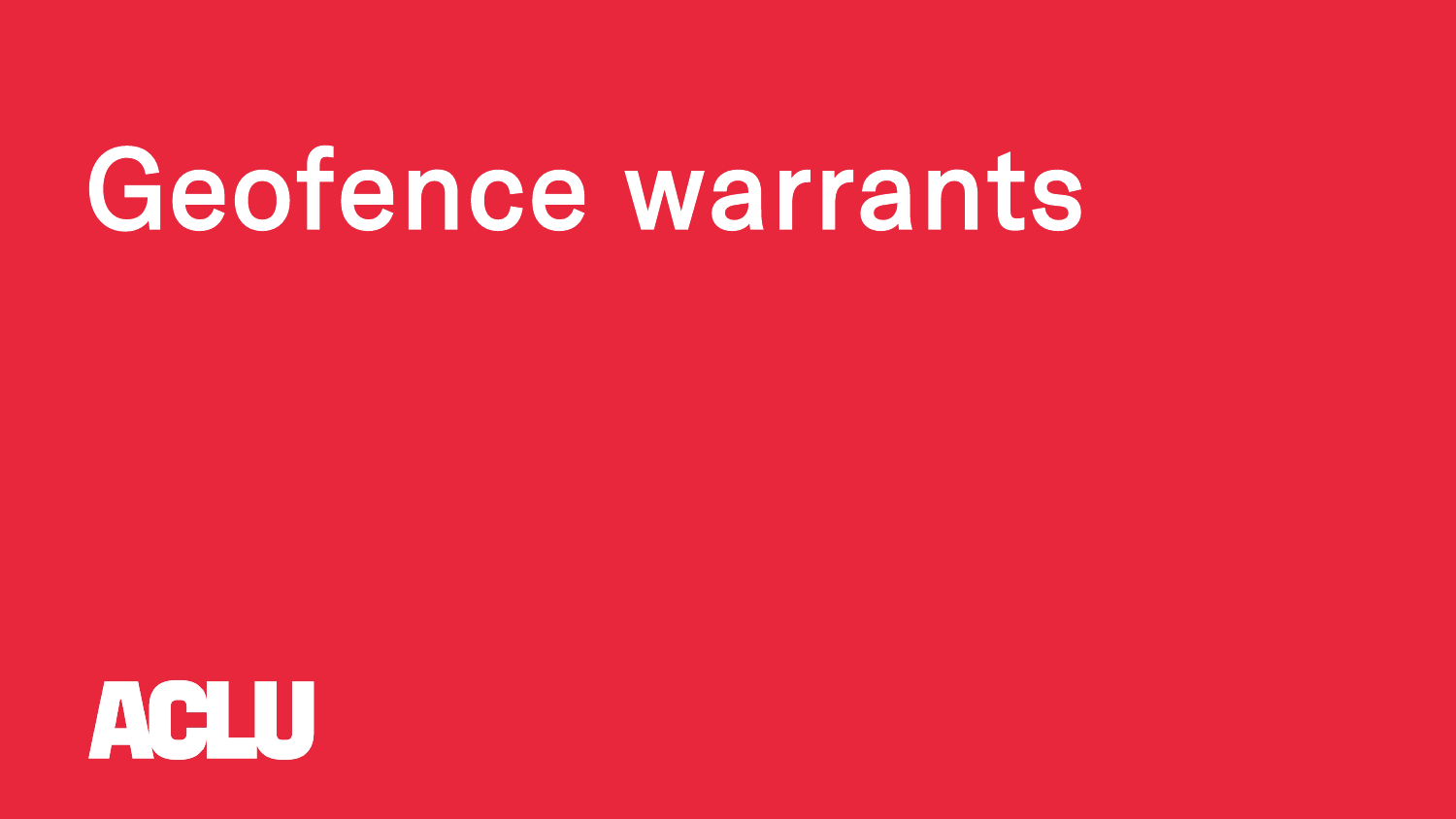# What is a search warrant?

- A court order authorizing law enforcement to search and seize (i.e., take possession of) a place or things, including digital records.
- The Fourth Amendment often (but doesn't always) require a warrant before police start a search or seizure. This is because privacy is important, and a judge (who can act as a neutral third party) is better able to evaluate whether police have met the relevant legal standard than police themselves.

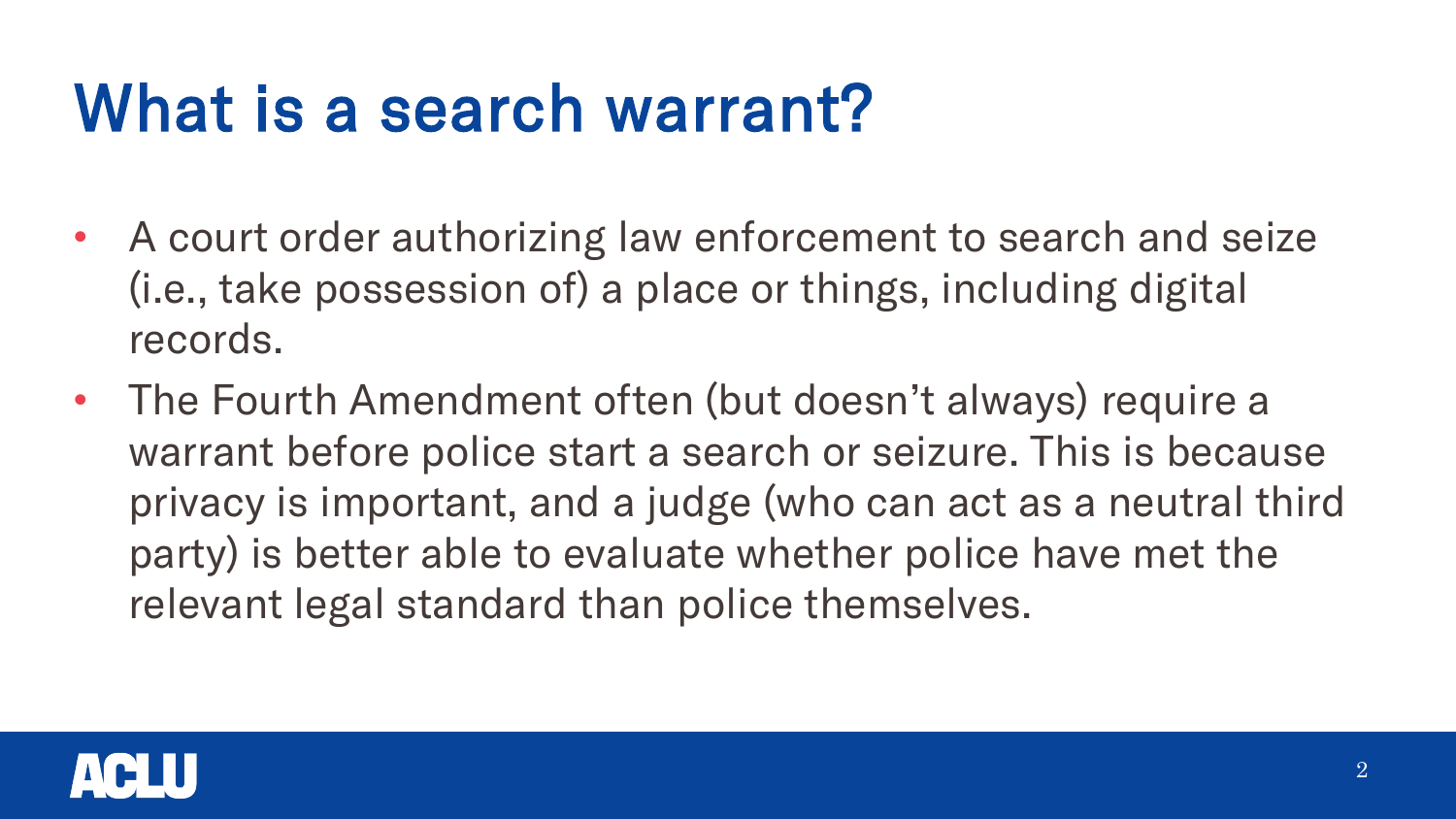# What is a geofence warrant?

- Allows law enforcement to search digital records to identify people whose smart phones were inside a specified set of places and times, called a "geofence."
- Google has said that it receives large numbers of geofence warrants and has an established process for responding to them. However, many other companies track location history, and may have received and responded to geofence warrants without disclosing the existence of the warrants.

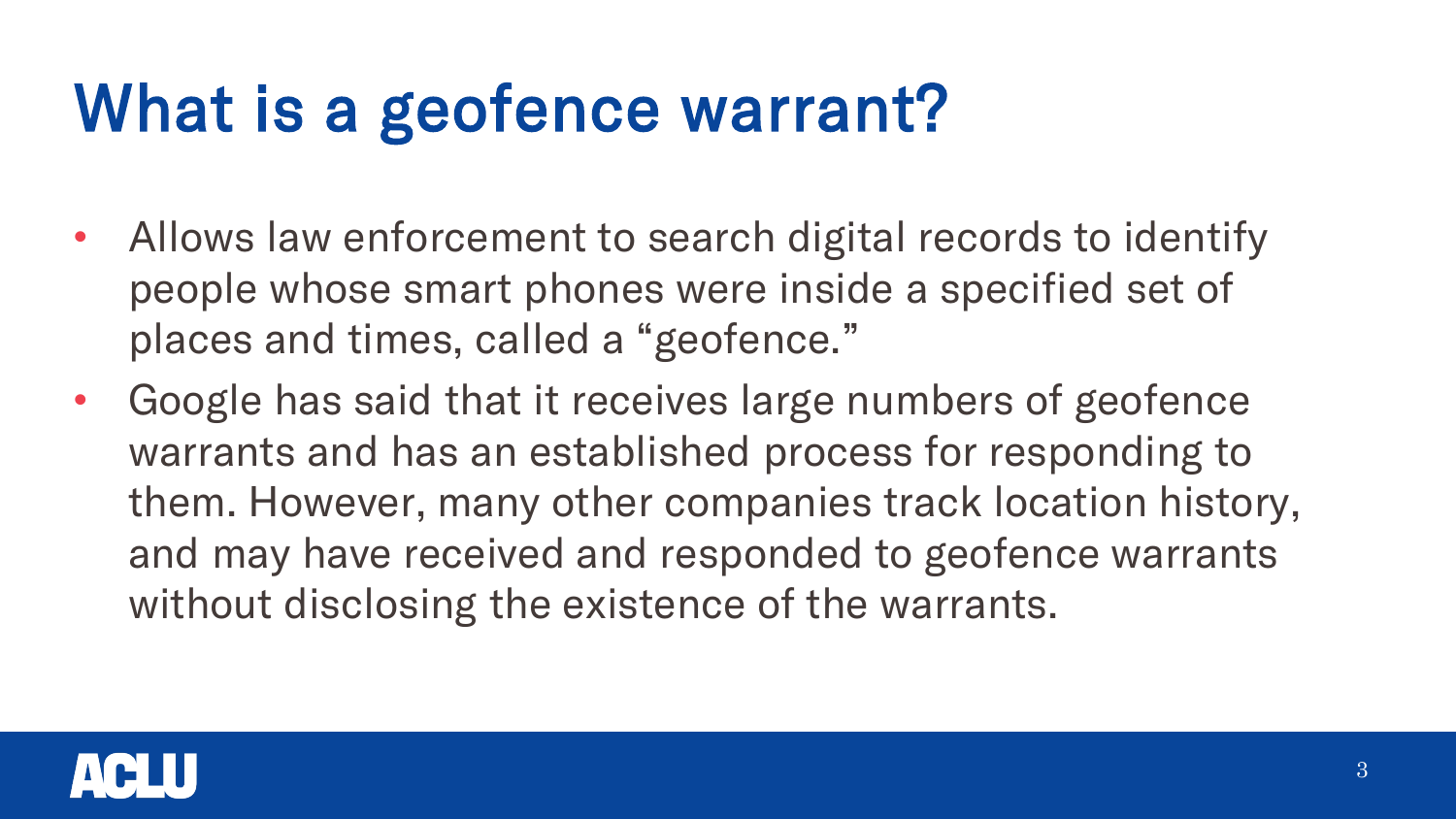# Traditional warrants vs. Geofence warrants

#### Traditional search warrants

- Based on particular suspicion about a specific person and crime, where there is probable cause to believe the search will uncover evidence of that crime.
- Can impact the privacy of others, but searches must be limited in scope.

#### Geofence warrants

- Based on a location and time of interest, not a specific person.
- Impacts the privacy of everyone in that location—regardless of whether probable cause exists to believe anyone committed a crime being investigated.

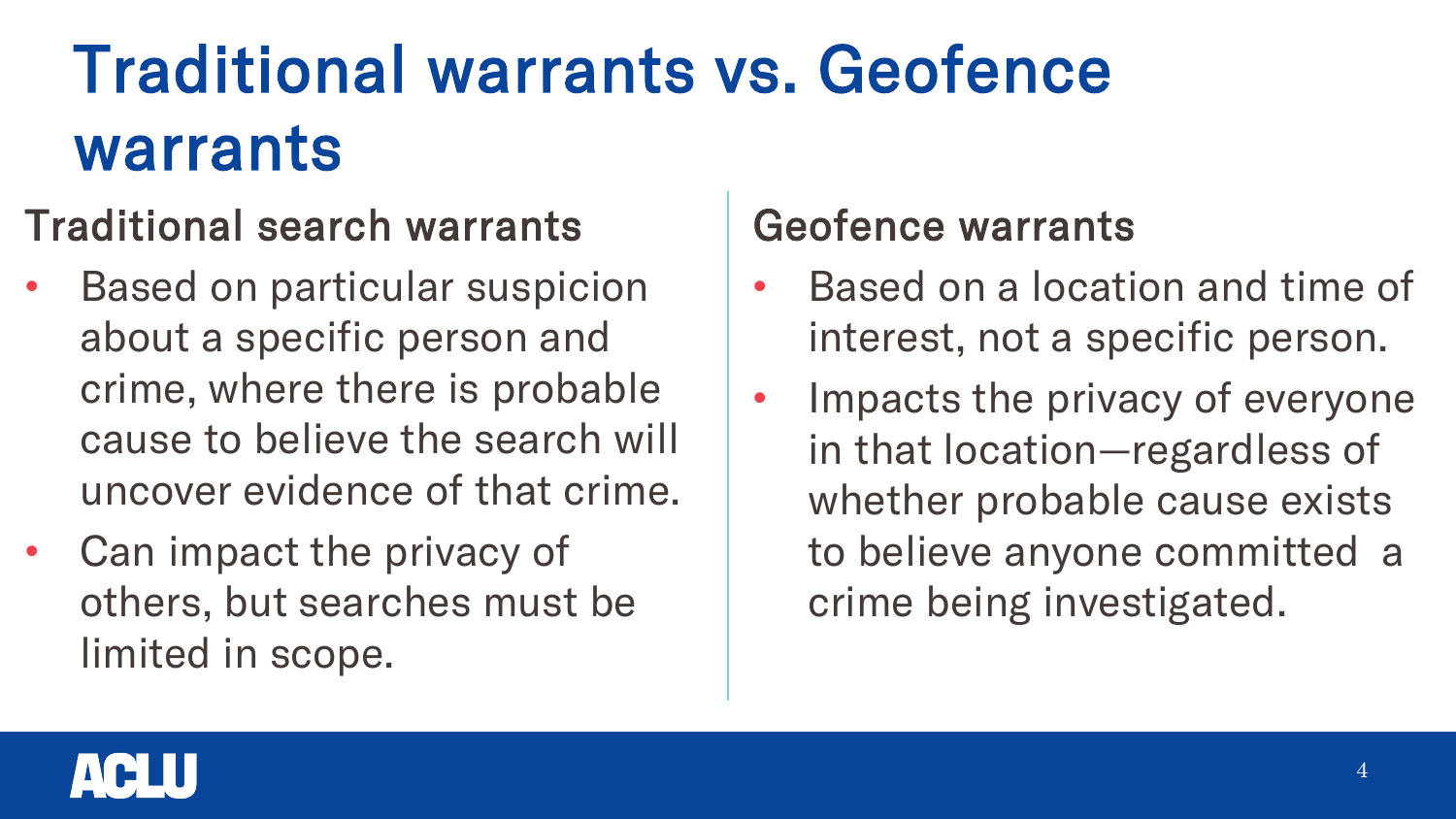### Historical context

- During the colonial period, "writs of assistance" and other general warrants empowered colonial officials to search anywhere, at their discretion, to find contraband goods.
- Colonists' objections to such general warrants helped lead to the American Revolution, and were a major reason for the adoption of the Fourth Amendment.



James Otis Arguing Against Writs of Assistance in the Old Towne House (oil painting by Robert Reid, 1901)

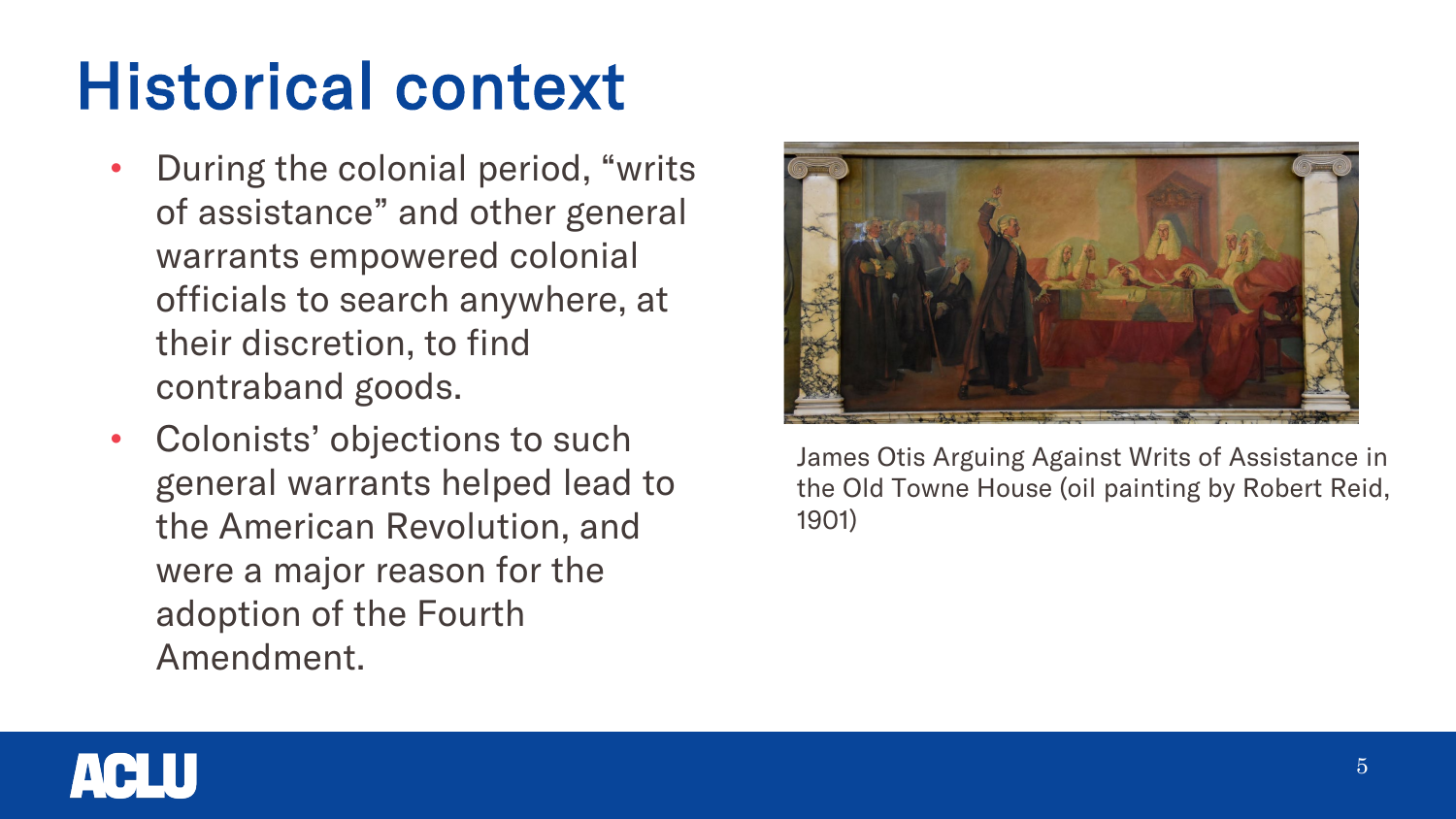# Geofence warrants can chill the right to free speech

- Use of geofence warrants to target the time and location of a mass protest invades the privacy of protest participants.
- This invasion of privacy can deter people from exercising their First Amendment rights—because it means that merely going to a particular place and time will catch you and your phone in the dragnet of a geofence warrant.

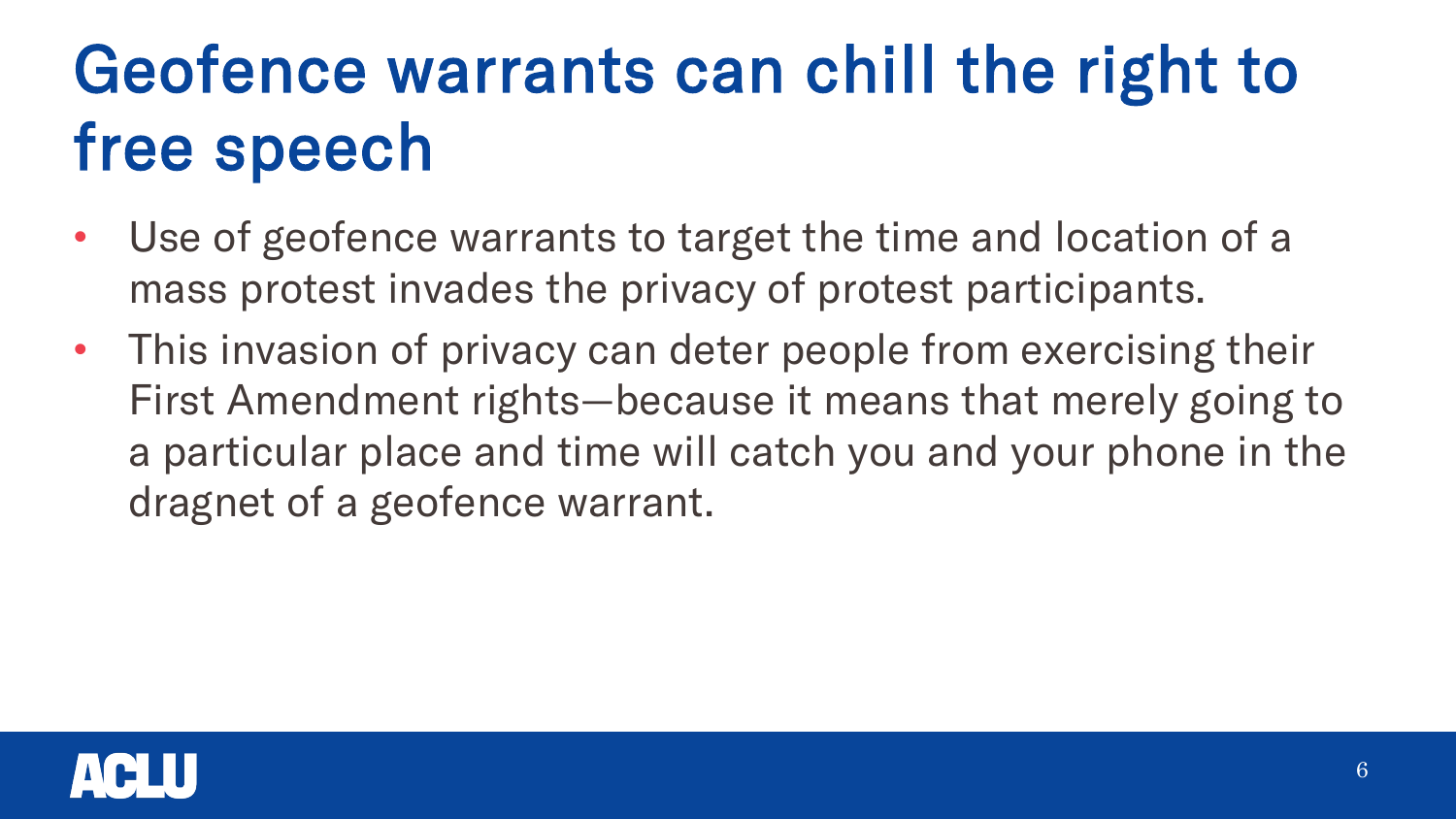# Use of geofence warrants is on the rise nationally

Incoming Geofence Warrants



Quarter Received

Source: Google Transparency Report, Supplemental Information on Geofence Warrants in the United States (2021)

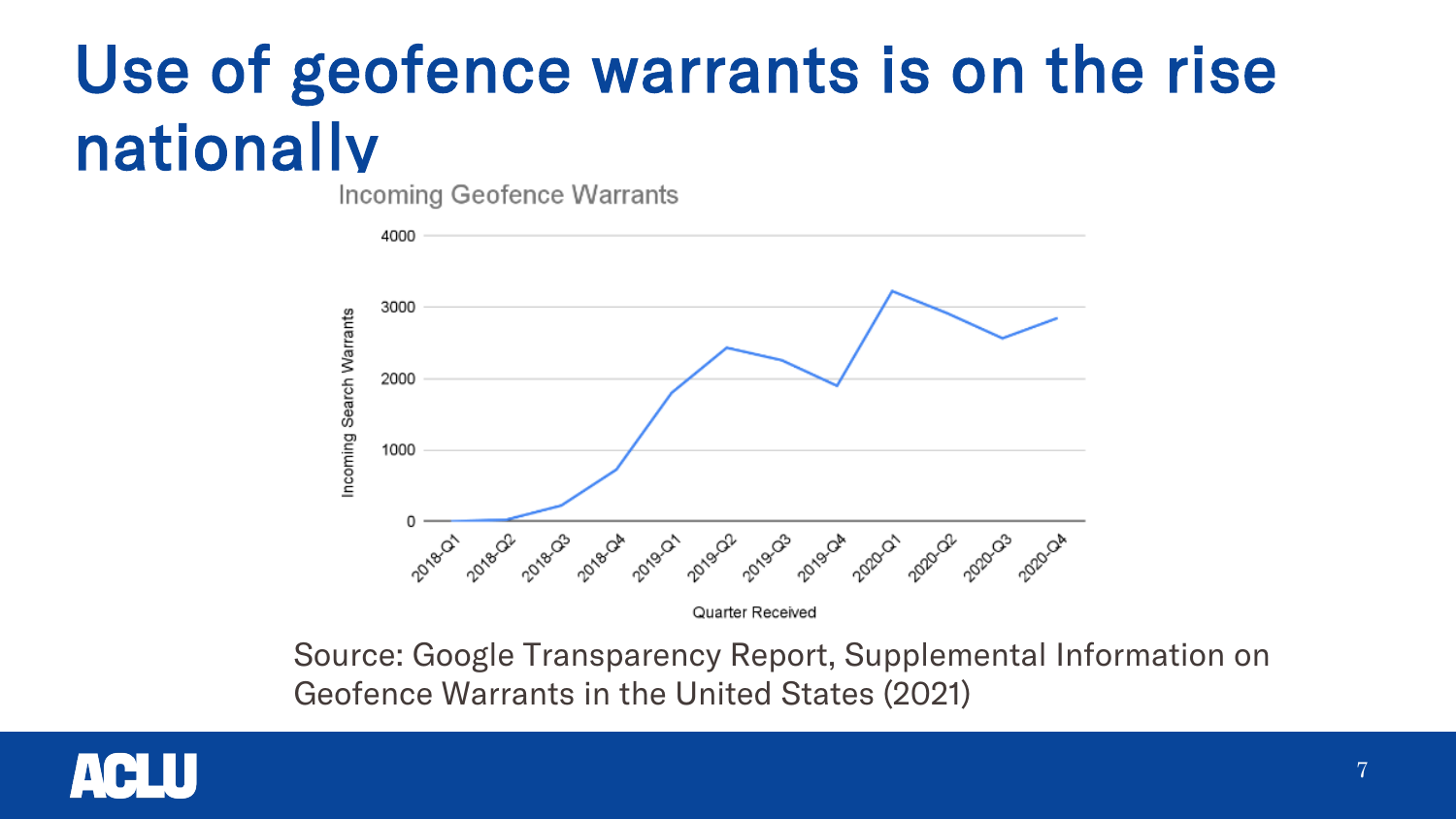## How did law enforcement use geofence warrants in Kenosha in 2020?

- Multiple geofence warrants for areas near protests, including the Dinosaur Museum, Library Park, and businesses along Sheridan Road. Date: August 24, 2020
	- Date: August 24, 2020 Time Period: 9:25 PM to 9:45 PM (CST)
	- Target Location: Geographical area identified as: 42.583837. -87.820932: 42.583017. -87.820777: 42.582916. -87.821706: 42.583713. 87 821875 Also approximately depicted using the following image:
- Time Period: 12:30 AM to 12:55 AM (CST)
- Target Location: Geographical area identified as: 42.584020. -87.823760: 42.583678. -87.823688: 42.583727. -87.823412: 42.584020. -87.823760

Also approximately depicted using the following image:



- Date: August 23, 2020
- Time Period: 8:27 PM to 9:45 PM (CST)
- Target Location: Geographical area identified as: 42.580916. -87.821792; 42.580995. -87.821710; 42.58142 42.581384. - 87.822171: 42.580901. - 87.822082: 42.58091

Also approximately depicted using the following image:



Click on the man to add to your nath. Total area: 19,755.85 ft\* (1,835.38 m\*)<br>Total distance: 564.78 ft (172.15 m)



- Date: August 25, 2020  $\bullet$
- Time Period: 01:00 AM to 03:00 AM (CST)
- Target Location: Geographical area identified as: 42.580802, -87.820086; 42.580940, -87.818942; 42.580243, -87.818733; 42.580146, -87.819945 Also approximately depicted using the following image:

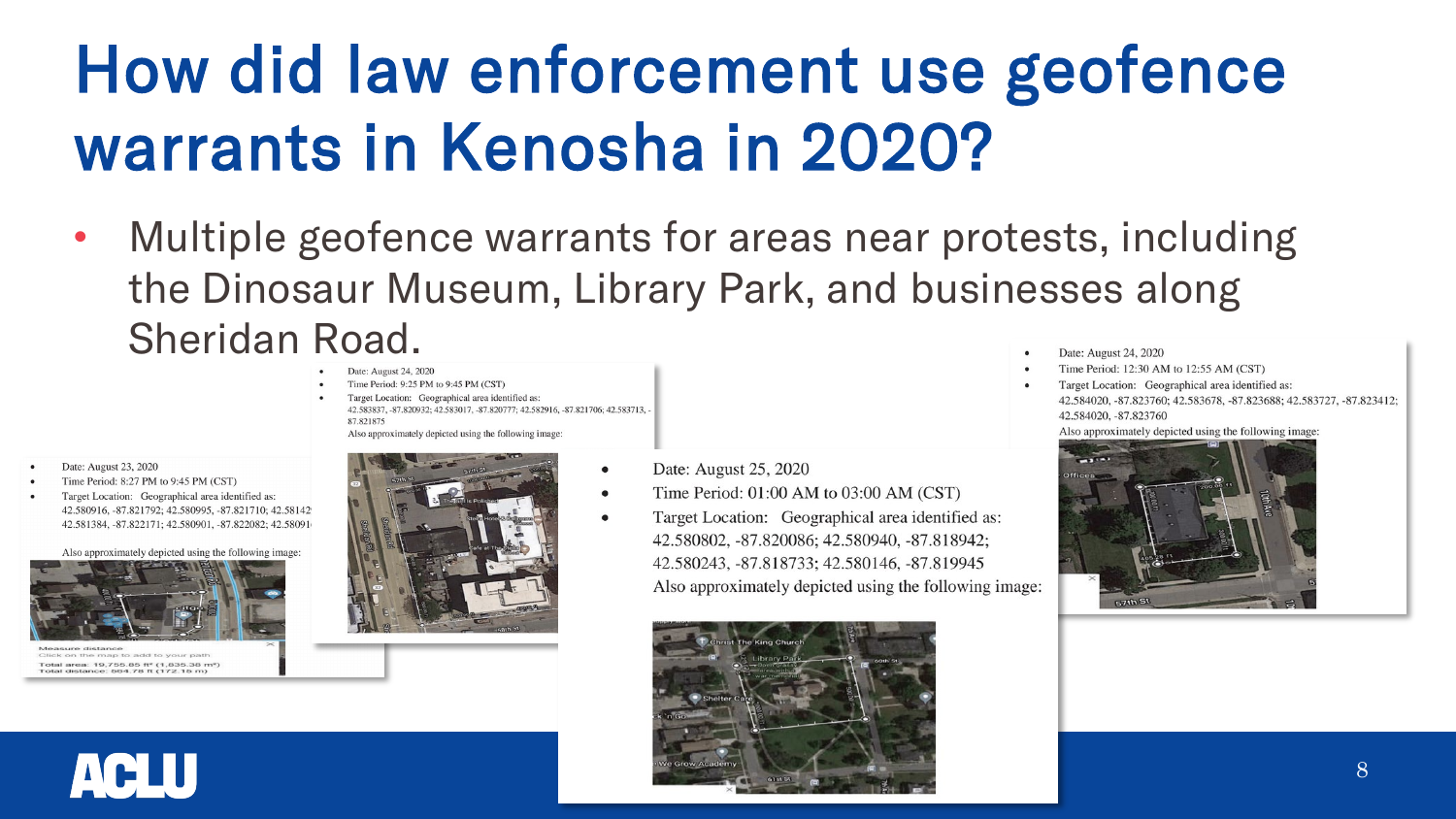# What happens if you are in a place covered by a geofence warrant?

- The criteria for a company sharing your identifying information with law enforcement often depends on the company's internal policies for how to respond to geofence warrants.
- You may not find out about your information being shared unless criminal charges are filed against you, or if it is revealed during someone else's criminal case.

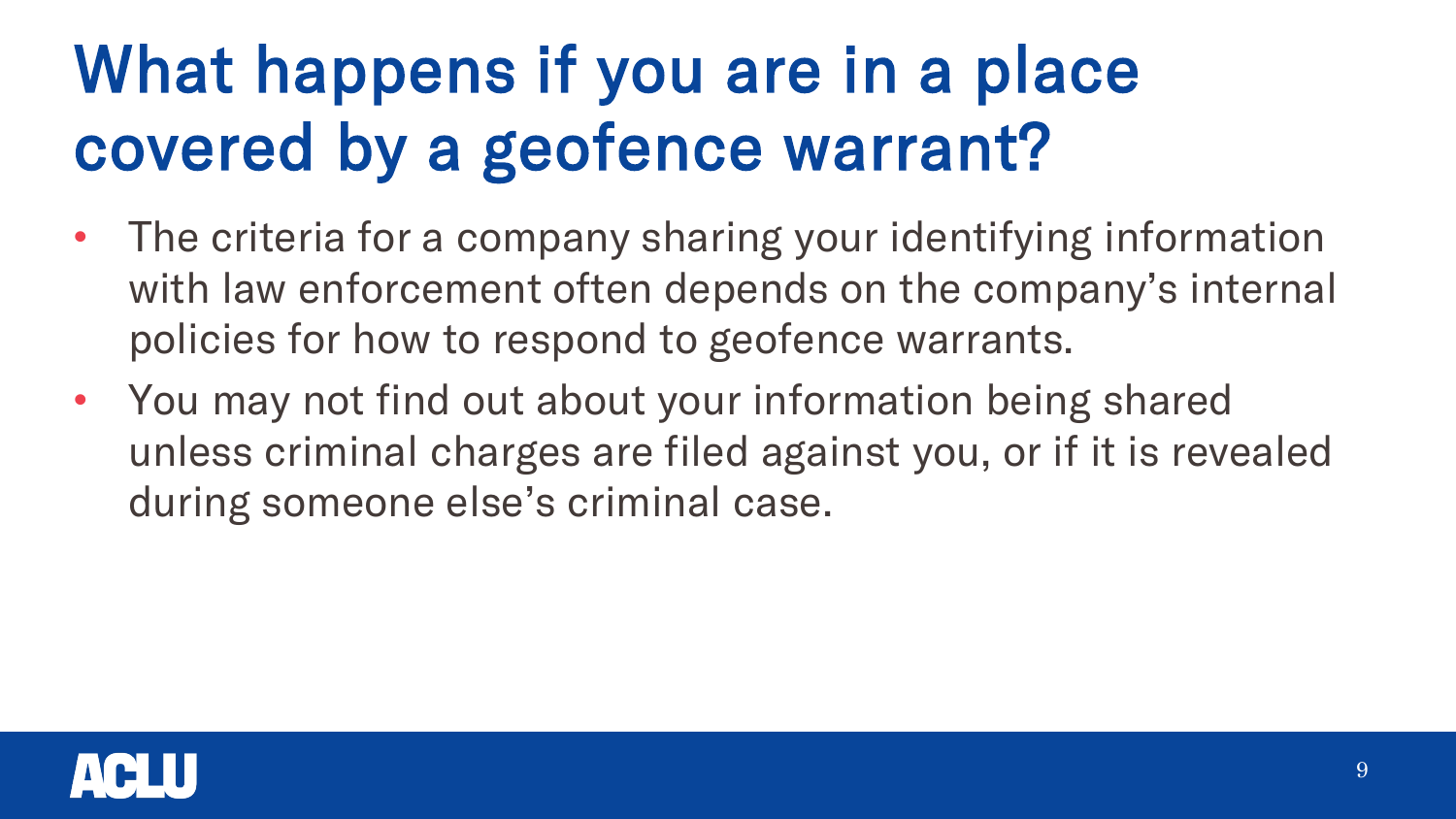# What can you do about geofence warrants?

• Currently: Block location data from being collected in the first place.

> Leave your phone at home (inconvenient, but provides complete protection from location tracking)

> > Take your phone with you but turn it off (more convenient, but trusts the phone on/off switch to operate as intended)

> > > Take your phone with you in airplane mode and/or deactivate location services (most convenient, but relies exclusively on software to protect you)

• In the future: Public advocacy, litigation, and legislation are all potentially important tools for changing the rules on geofence warrants.

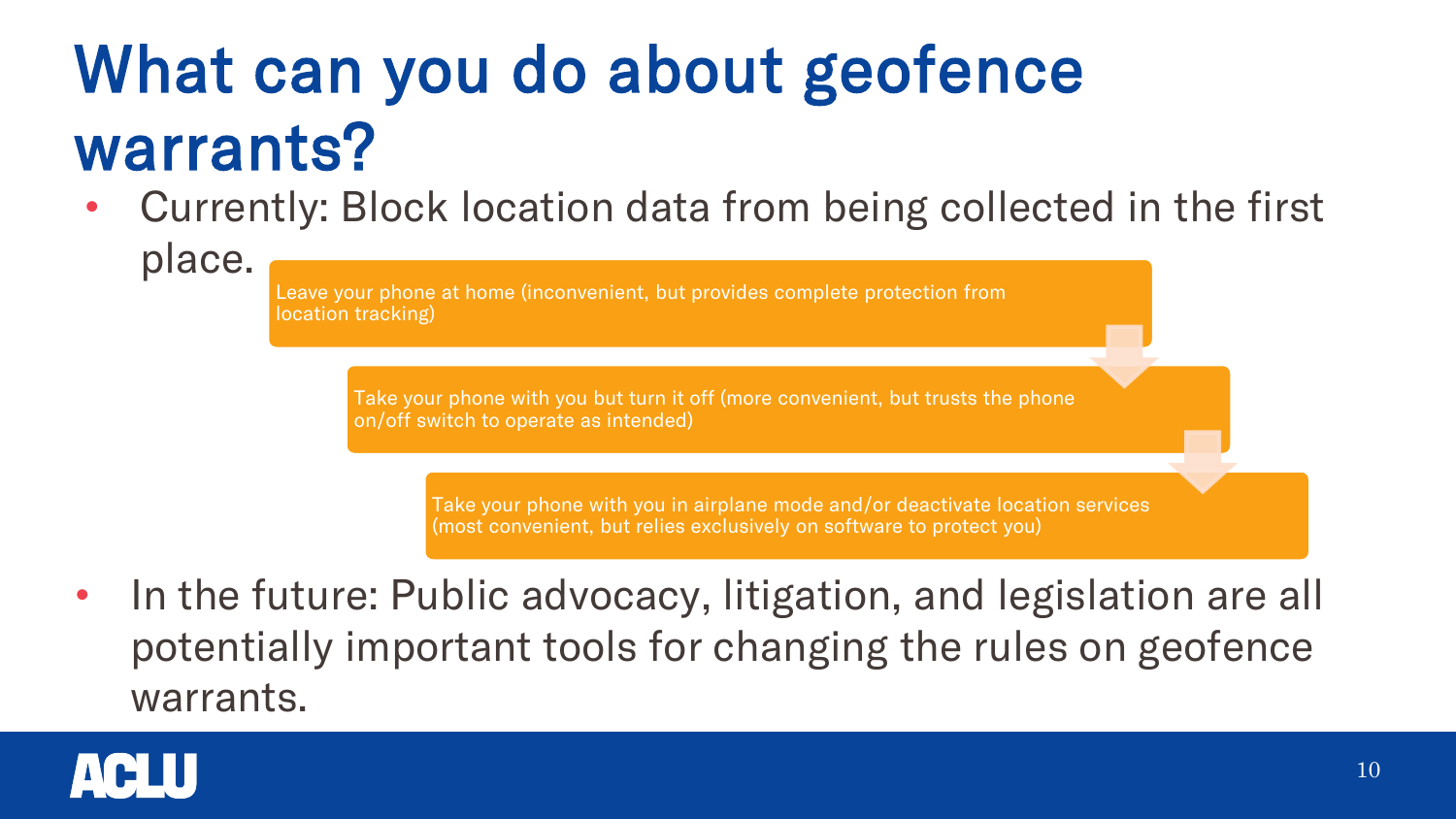# What can you do about geofence warrants?

#### Public advocacy

- Once you find out your information has been collected as part of a geofence warrant, you can go to the media, an important way of educating the public about the privacy harms of geofence warrants.
- You'll usually find out about the geofence warrant from being a defendant in a criminal case. Talk to your attorney about when it would be safe to go public. Make sure to tell your attorney in advance about any contacts with reporters.

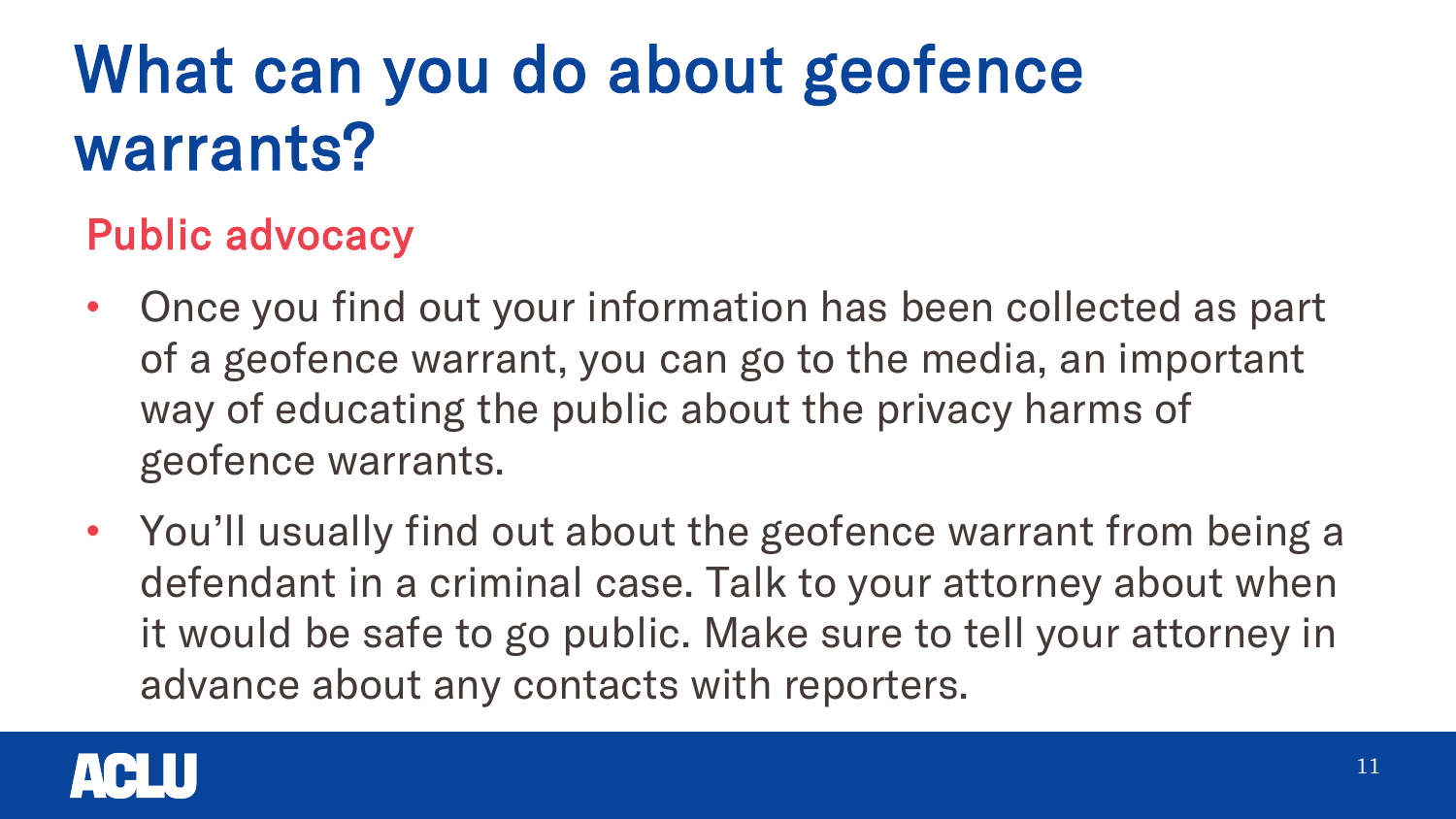# What can you do about geofence warrants?

### Litigation

- If you are facing criminal charges and a geofence warrant is involved, talk to your attorney about challenging the geofence warrant.
- In the *Chatrie* case in E.D. Virginia, a person filed who was arrested based on location data that law enforcement obtained through a geofence warrant.
- However, this issue that will take time to be addressed by the courts.

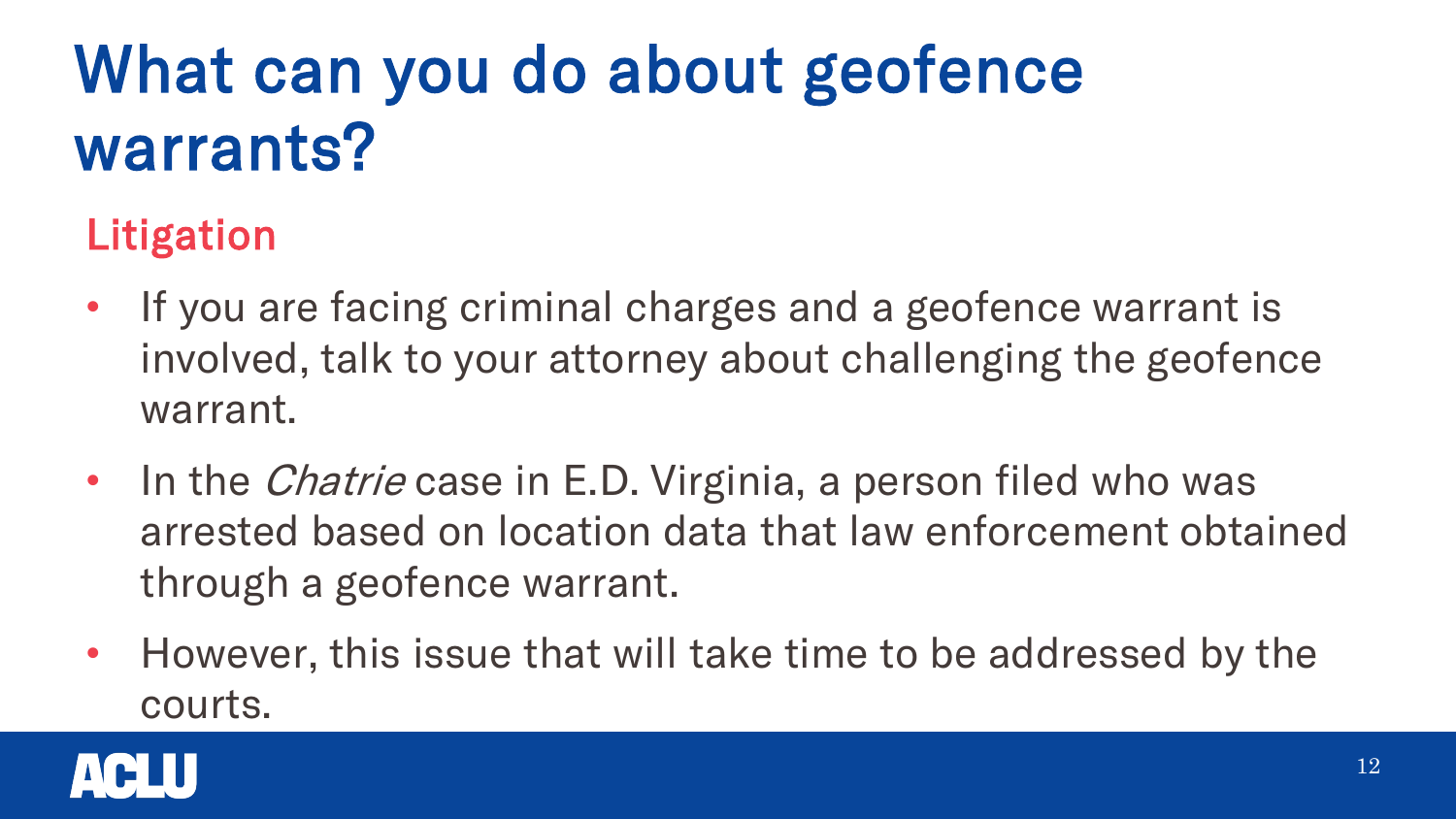# What can you do about geofence warrants?

### Legislation

- Are you involved in state or local organizations that work on racial justice or privacy rights? Get the organization to push for legislation banning law enforcement from seeking geofence warrants or using information from geofence warrants obtained by other agencies.
- Call your state legislators to urge them to introduce legislation.